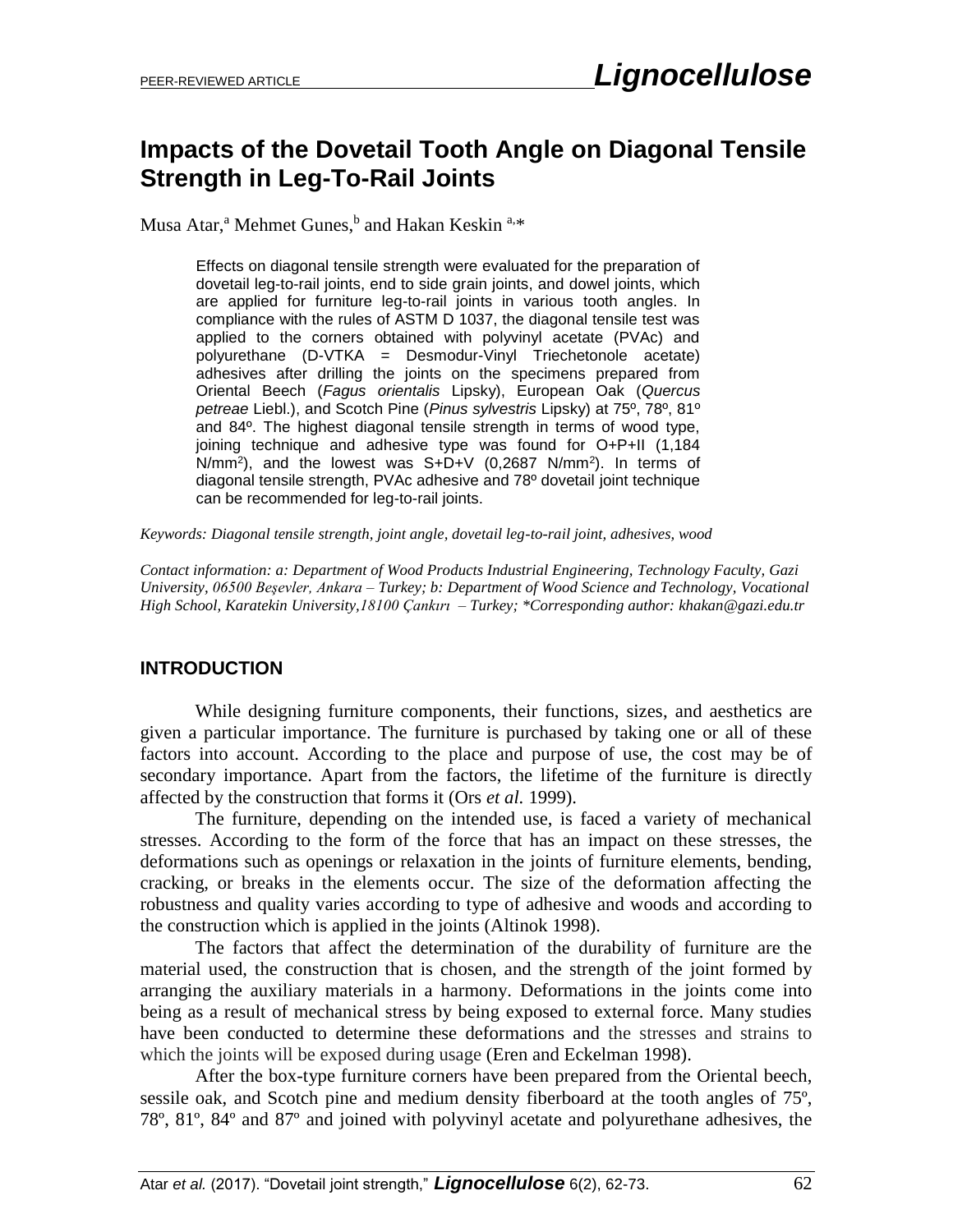diagonal compression and diagonal tensile tests have been performed and the tooth angle 81º has produced the best result in terms of compression and tensile strength performance (Ustundag 2008).

In the wood drawer, the highest tensile strength has been found in the screw joint that is joined by using medium density fiberboard and polyvinyl acetate and that is parallel to the mounting direction, and the lowest tensile strength has been found in the tongue and groove joints, which are joined by using medium density fiberboard and polyvinyl acetate and which is made parallel to the mounting direction (Gode 2005).

Tensile strength tests have been performed in the Scotch pine, Oriental beech and sessile oak specimens by joining them with D-VTKA adhesive in the transversal and radial directions. Tensile strength tests have been performed by joining the particle boards and fiberboards whose sides are solid and not solid with PVAc adhesive. The highest tensile strength has been reported in the fiberboard whose sides are solid and in the Oriental beech in the transversal direction (Ors *et al.* 1999)

In the study made in order to determine the impact of the dilution of PVAc with water in different proportions on the bonding strength of the Oriental beech, sessile oak and Scotch pine, it has been reported that the highest value has been obtained from the viscosity of the Oriental beech + packaging and the lowest value has been obtained from the Scotch pine + the adhesive that is added 40% water (Atar 2007)

At the end of the study made in order to determine the impacts of the material type, joining technique, and adhesive type in the corner joints of the furniture drawer on the diagonal tensile strength, the highest tensile strength in terms of tensile strength has been found in the box joint (finger joint), whereas the lowest tensile strength has been found in the dowel joint (Gunes 2006).

Ors *et al.* (2000) reported that 6, 8 and 10 mm dowels, the edges of which are covered with 5, 8, 12 mm solid Oriental beech material and which are on the waferboard that is not solid, were bonded with PVAc adhesive by drilling holes in the depth of 25 mm. The highest dowel tensile strength was observed in the solid waferboard (8 mm) and in the 6 mm dowel, whereas the lowest tensile strength was in the 10 mm dowel and in the waferboard that is not solid.

Fiberboard has gained an advantage over the particle board in the dowel joint processes, and it has been reported that PVAc adhesive showed the best result among other adhesives (Efe and Kasal 2000).

After some factors (distance between the hole centers of biscuit type foreign laths (çıta), the distance between the outer edges of the board, board-type adhesion technique) affecting the resistance properties of the corner joints prepared with the biscuit type foreign laths were studied, the strength was found high in the fiberboard in the joints with adhesive and without adhesive, and it was found that 15 cm distance between the biscuit centers increased the strength in comparison with 10 and 12,5 cm distances; and 5-6, 5-7, 5 cm distances between the biscuit laths and the edges would not create any difference in terms of strength (Tankut 2004).

PVAc D4 adhesive has shown the best resistance against tensile forces. The dowel joint has shown the best resistance in joint technique; and biscuit joint has shown the best resistance in the compression tests (Demirel 2008).

In order to determine the effects of the dovetail tooth angles on the tensile strength in longitudinal direction in the dovetail end to end-grain joint, Oriental beech, Scotch pine, and European oak woods were bonded with D-VTKA and PVAc, and the tensile strength test was applied. The highest tensile strength was found in the sessile oak, while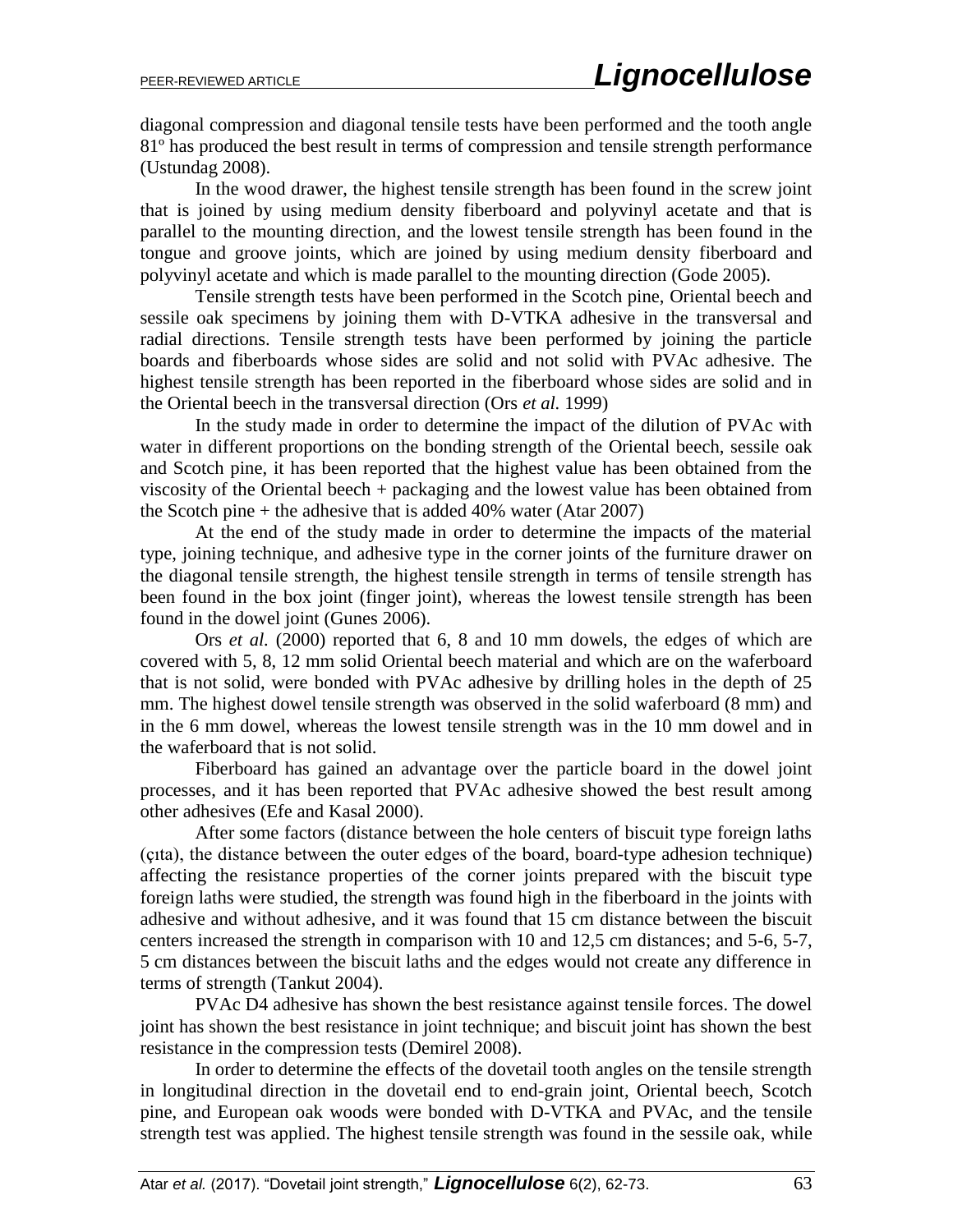the lowest was found in the Scotch pine. The highest tensile strength was found in PVAc in terms of adhesive, and the lowest was found for D–VTKA. The highest tensile strength was found in the angle 81, whereas the lowest was in the angle 84 in terms of tooth angle. End-on-end dovetail joints, sessile oak, PVAc adhesive and the angle 81 can provide advantage in terms of tensile strength (Atar *et al.* 2008).

As box furniture constructions are exposed to compression and tensile stress, it has been recommended to use the dowel joint type and the polymarine adhesive in corner joints of the box furniture produced from coated MDF (Medium density fiberboard) (Tas *et al.* 2007).

In order to study the effects of wood type and dowel and dovetail joint techniques on the column feet (from the midpoint) strength, Scotch pine, Oriental beech, and polyvinyl acetate adhesive were chosen. The highest compression strength was determined in the beech feet with the dovetail joint (Altinok 1998).

The highest tensile strength was seen in the beech with the screw joint according to the wood type and joint technique. The weakest strength was obtained in the Scotch pine with the end to side grain joints. In addition, according to the stress analysis in the tests, dowel joints gave better results, and end to side grain joints gave better results according to the strength transmission performance (Efe and Imirzi 2001).

This study was carried out to determine the impacts of different joint angles on the diagonal tensile strength of dovetail leg-to-rail joints; that is one of the leg and trail joints techniques.

#### **EXPERIMENTAL**

#### **Material**

#### *Woods*

In this study, wood materials were used by random selection method from sellers in Ankara sites from woods between Oriental beech (*Fagus orientalis* Lipsky.), European oak (*Quercus petraea* Lipsky), Scotch pine (*Pinus sylvestris* Lipsky). The wood materials were first class, and they had proper fiber directionality, did not have any cracks, knobs, color or density difference, and the annual rings were vertical to the surfaces. The specimens were prepared from sapwood according to TS 2470 standards (TS 2470, 1976). Lumber pieces were cut according to dimensions and stacked in storage areas where sunlight does not enter and where there was air circulation by putting lath between them and their air were made air-dried.

#### *Adhesives*

In this study, PVAc adhesives were preferred due to their common usage in the woodworking industry and massive furniture manufacturing because of easy application, quick hardening, being able to apply in room temperature, and being inflammable and odorless. Polyvinyl acetate (PVAc) and polyurethane (D-VTKA=desmodur-vinyl triechetonole acetate) adhesives, which are proper for cold pressing operations, were used.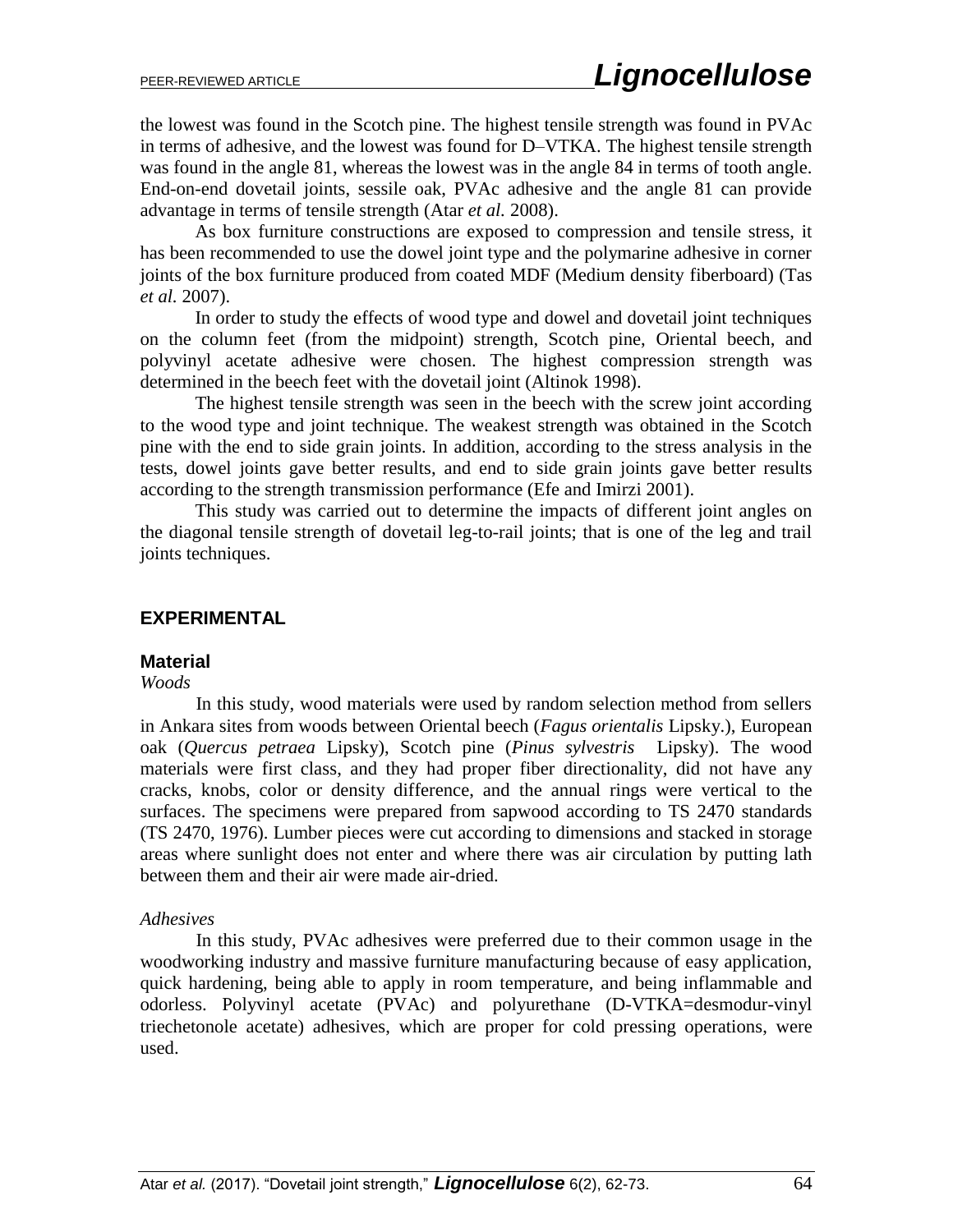## *Dovetail tooth opening blade*

The study was carried out using driller-shaped blades, which are often used in dovetail thread fastening operations, such as are often used in massive table corners. A dovetail channel blade is shown in Fig. 1, and parts of the dovetail channel blade are listed in Fig. 1.



**Fig. 1.** Dovetail channel blade

## **Table 1.** Parts of the Dovetail Channel Blade

| Parts of the Dovetail<br><b>Channel Blade</b> |                     |  |  |
|-----------------------------------------------|---------------------|--|--|
| а                                             | Body                |  |  |
|                                               | Cutting blade       |  |  |
| r.                                            | Helix               |  |  |
|                                               | <b>Cutting Edge</b> |  |  |
| e                                             | Blade (tooth) angle |  |  |

#### *Surface areas of the joints used in the samples*

The dovetail channel opening blade applied in the solid furniture was specially made at the angles of (75°, 78°, 81°, 84°) for this study. Adhesion surface areas of the joint types applied in the test samples are given in Table 2.

## **Table 2.** Surface Areas of the Dovetail, Dowel and End to Side Grain Joints

| Joint                   | Area               |  |
|-------------------------|--------------------|--|
| Technique               | (mm <sup>2</sup> ) |  |
| $75^{\circ}$            | 2916.13            |  |
| $78^\circ$              | 2820.21            |  |
| $81^\circ$              | 2725.15            |  |
| 84°                     | 2631.66            |  |
| Dowel                   | 2858.64            |  |
| End to side grain joint | 3619.30            |  |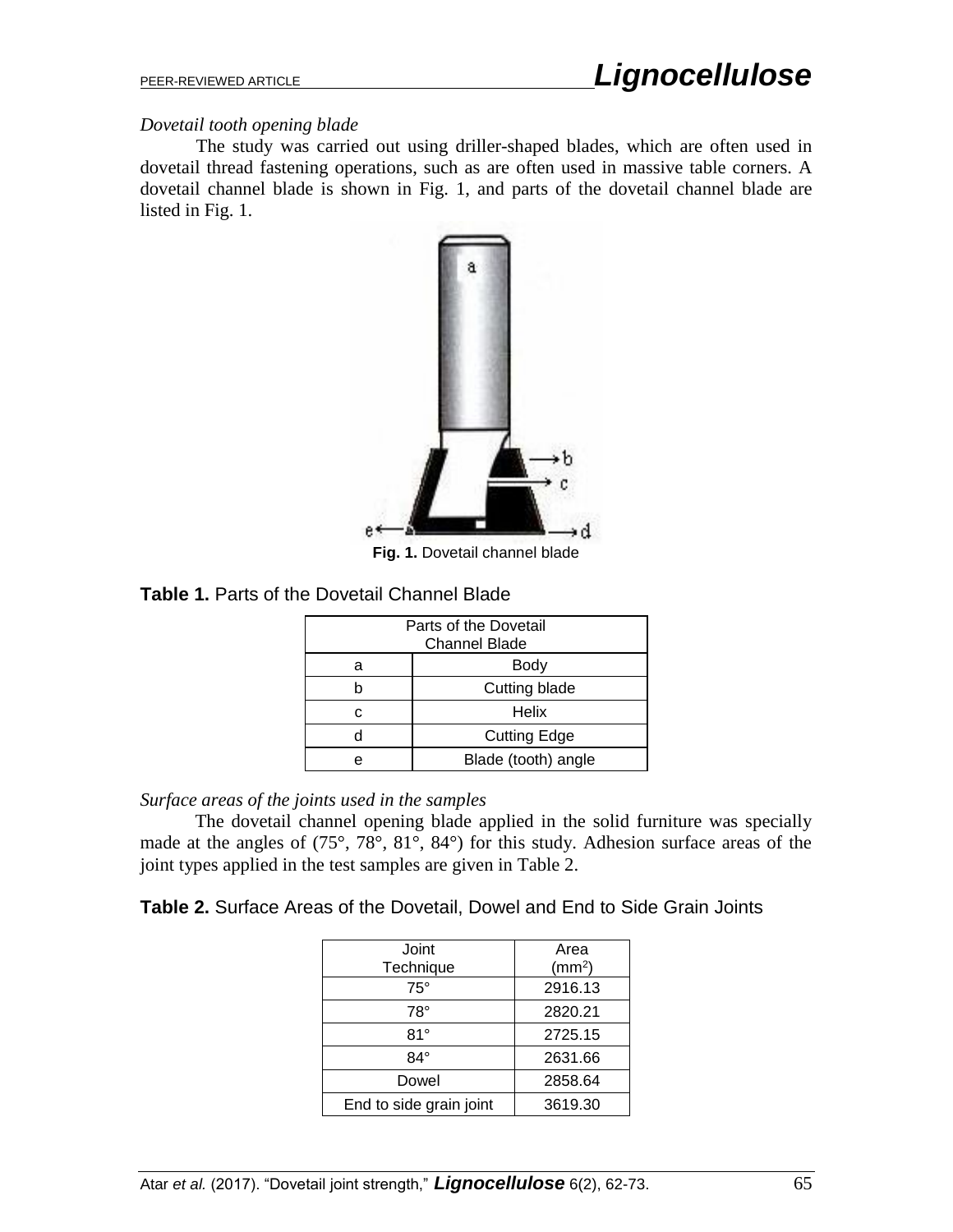## **Method**

#### *Preparation of the test samples*

Oriental Beech, European oak, and Scotch Pine as wood materials; polyvinyl acetate (PVA) and polyurethane (D-VTKA) as adhesives, dovetail tail, dowel, and end to side grain joint techniques at the angles of  $75^{\circ}$ ,  $78^{\circ}$ ,  $81^{\circ}$  and  $84^{\circ}$  as joining types were chosen. The force was applied so as to evaluate the diagonal tensile strength.

# *Dovetail joint test samples*

Four different angles (75º, 78º, 81º, 84º) were applied in test specimens of the dovetail joint. Each test sample consists of two components A and B. The dovetail joint foot element was prepared as (A) 40 x 200 x 40 mm, and the recording element was prepared as (B) 21 x 50 x 160 mm. Measurements of the test specimens are given in Fig. 2. Dovetail pined joining elements were recessed on the face of the element A, and they were the tail in the end grain of element B during the process.



**Fig. 2.** Dovetail test sample (mm)

After the joining surfaces of the elements A (pins) and B (tail) were bonded, the specimens were mounted. The drawing of the test sample is shown in Figure 2. The mounted specimens were kept waiting at 20±2 C° temperature and relative humidity of  $65\% \pm 3$  until the test time.

## *Dowel joints test samples*

Dowels in the size of 8 mm diameter and 32 mm length were used in the dowel joint. After the adhesives to be applied to the joining surfaces of the elements A and B were applied as  $160-200$  gr per m<sup>2</sup>, the specimens were mounted. About 2 N/mm<sup>2</sup> force was applied in mounting processes, and after 24 hours, the press was opened. A drawing of the test specimens is shown in Fig. 3. The mounted specimens were kept waiting at 20 $\pm$ 2 C<sup>o</sup> temperature and relative humidity of 65%  $\pm$  3 until the test time.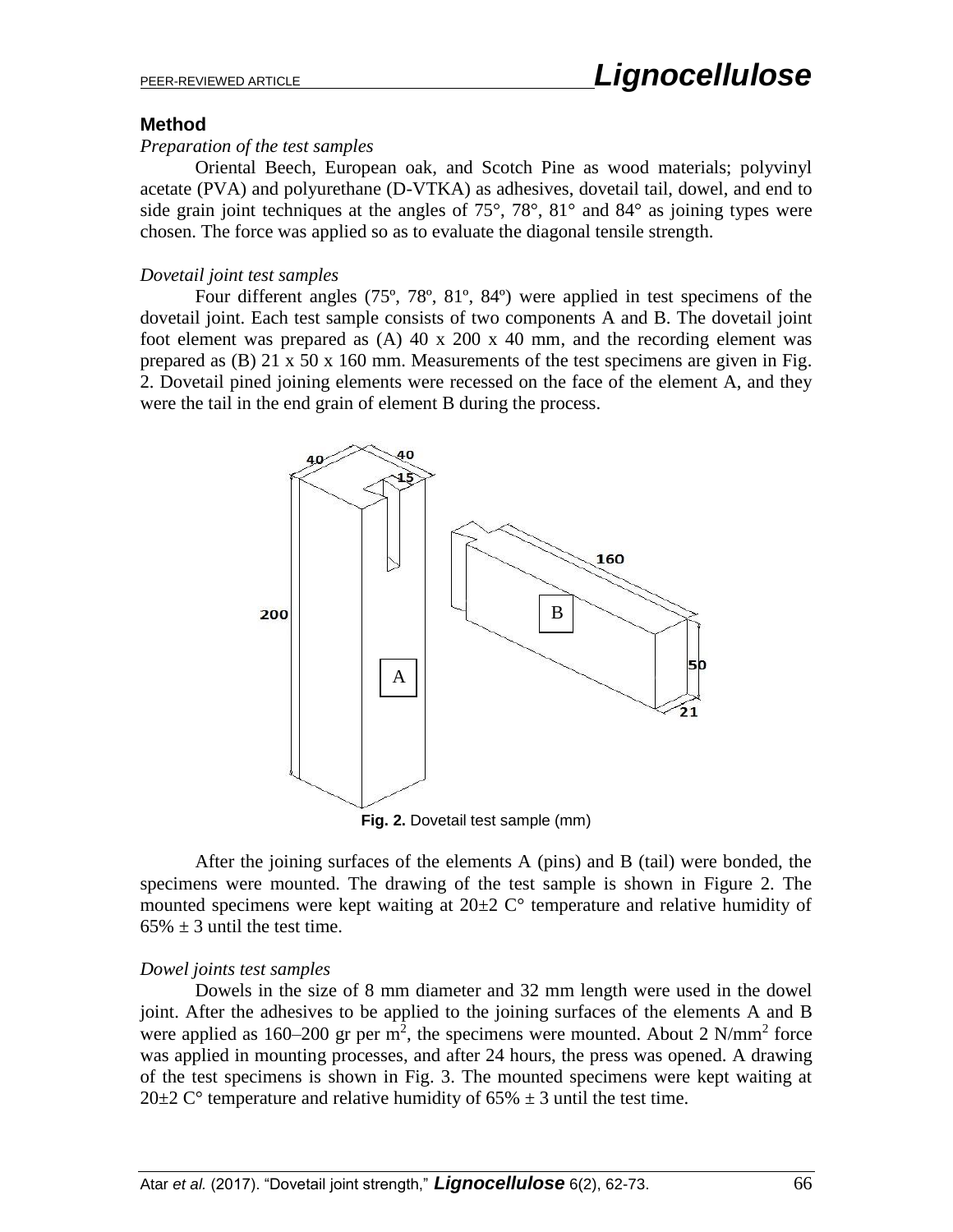

**Fig. 3.** Wooden dowels test sample (mm)

#### *Mortise and tenon joints test samples*

In end to side grain joints test specimens, the mortise was opened for the foot devices with the drill bit in 8 mm diameter, and the tenon was opened to the recording element. After the adhesives to be applied to the joining surfaces of the elements A and B were applied as 160 to 200 g per  $m^2$ , the specimens were mounted. 2 N/mm<sup>2</sup> force was applied in mounting processes and after 24 hours, the press was opened. A drawing of the test specimens is shown in Fig. 4. The mounted specimens were kept waiting at  $20\pm2$  C° temperature and relative humidity of  $65\% \pm 3$  until the test time.



**Fig. 4.** Mortise and tenon joints test sample (mm)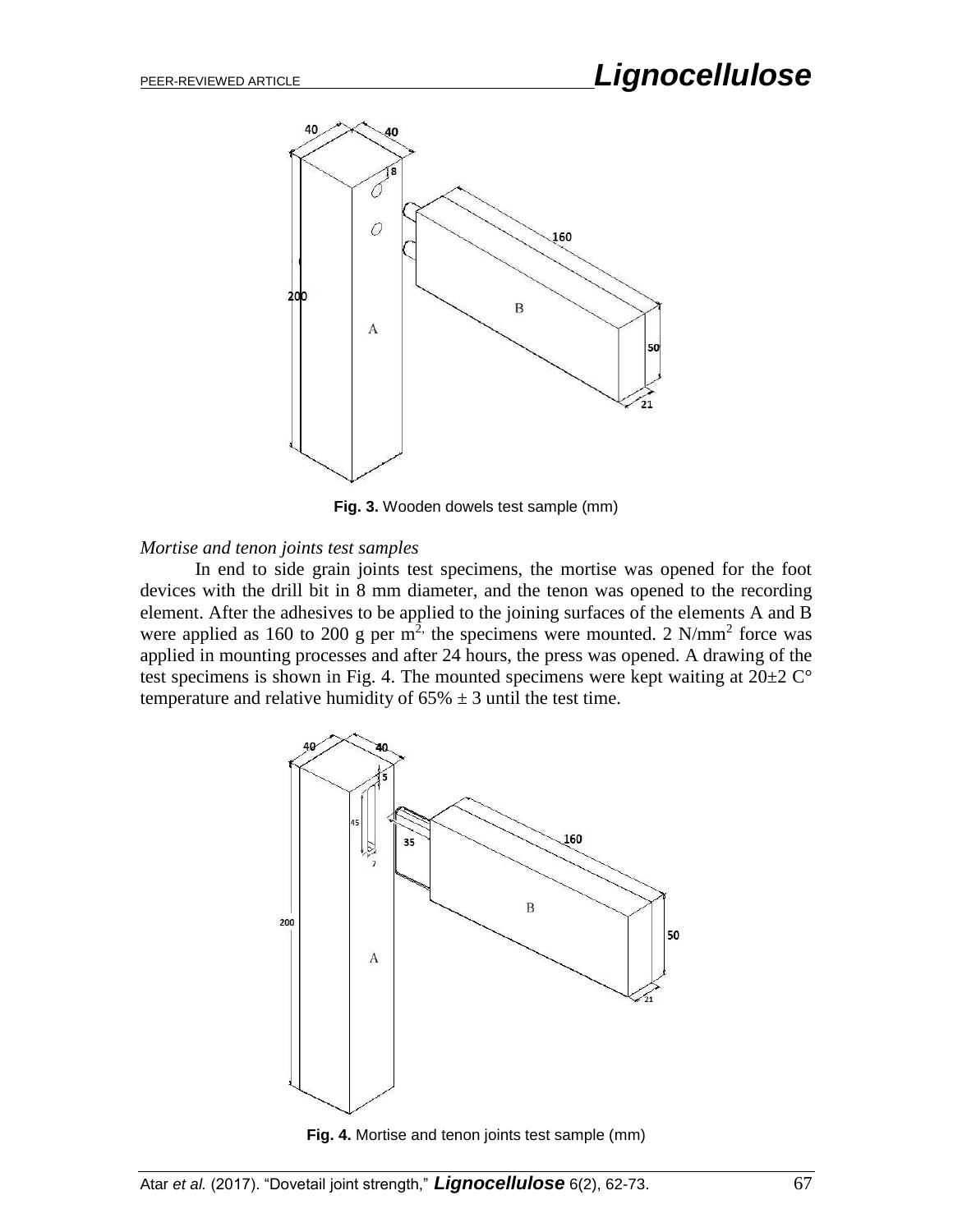#### *Test equipment*

Universal Test Equipment having a 5 ton capacity, which is present in Gazi University technical Education faculty Furniture and Decoration department mechanics laboratory, was used in tests. Loading speed can be adjusted manually. The loading speed was adjusted as 2 mm/min, which provided an application period between 30 and 60 seconds. ASTM D 1037 principles were followed in the tests. Forces of test samples during deformation were recorded in Newtons (N). The robustness of furniture is generally determined by the robustness of the joining location, which is formed by joining of selected construction and ancillary tools in harmony. Compelling forces, which correspond to rail to leg joints, may cause the furniture to undergo progressive deformation with the passage of time. Several studies were made for determining these deformations by characterizing the stresses and strains to which the joints will be exposed during usage (TS 2470, 1976). Similar studies were utilized in test method, and assemblies related to this are shown in Fig. 5.



**Fig. 5.** Diagonal tensile testing setup

## **Data Analysis**

Multiple variance analysis (MANOVA) was used to charcterize the statistical importance of the performances evaluated in this work. The DUNCAN test was applied to indicate the significance level on the condition that mutual interaction of the factors becomes significant with 5% error margin.

# **RESULTS AND DISCUSSION**

Multiple variance analysis results regarding the effect of the wood type, joining technique, and adhesive type on diagonal tensile strength are given in Table 3. The difference between diagonal tensile strengths of the wood type, adhesive type, and joining techniques were found to be statistically significant (a=0.05). Duncan test was applied to determine which differences between conditions were significant. Diagonal tensile strength averages  $(N/mm<sup>2</sup>)$  of wood type, adhesive type, and joining techniques are given in Table 4.

According to the wood type, the highest diagonal tensile strength was found in the European oak  $(0.6951 \text{ N/mm}^2)$ , and the lowest has been found in the Scotch Pine  $(0.5083$ N/mm<sup>2</sup>). According to the joining technique, the highest diagonal tensile strength was found at 78 $^{\circ}$  (0.7465 N/mm<sup>2</sup>), and the lowest has been found in the dowel joint (0.4349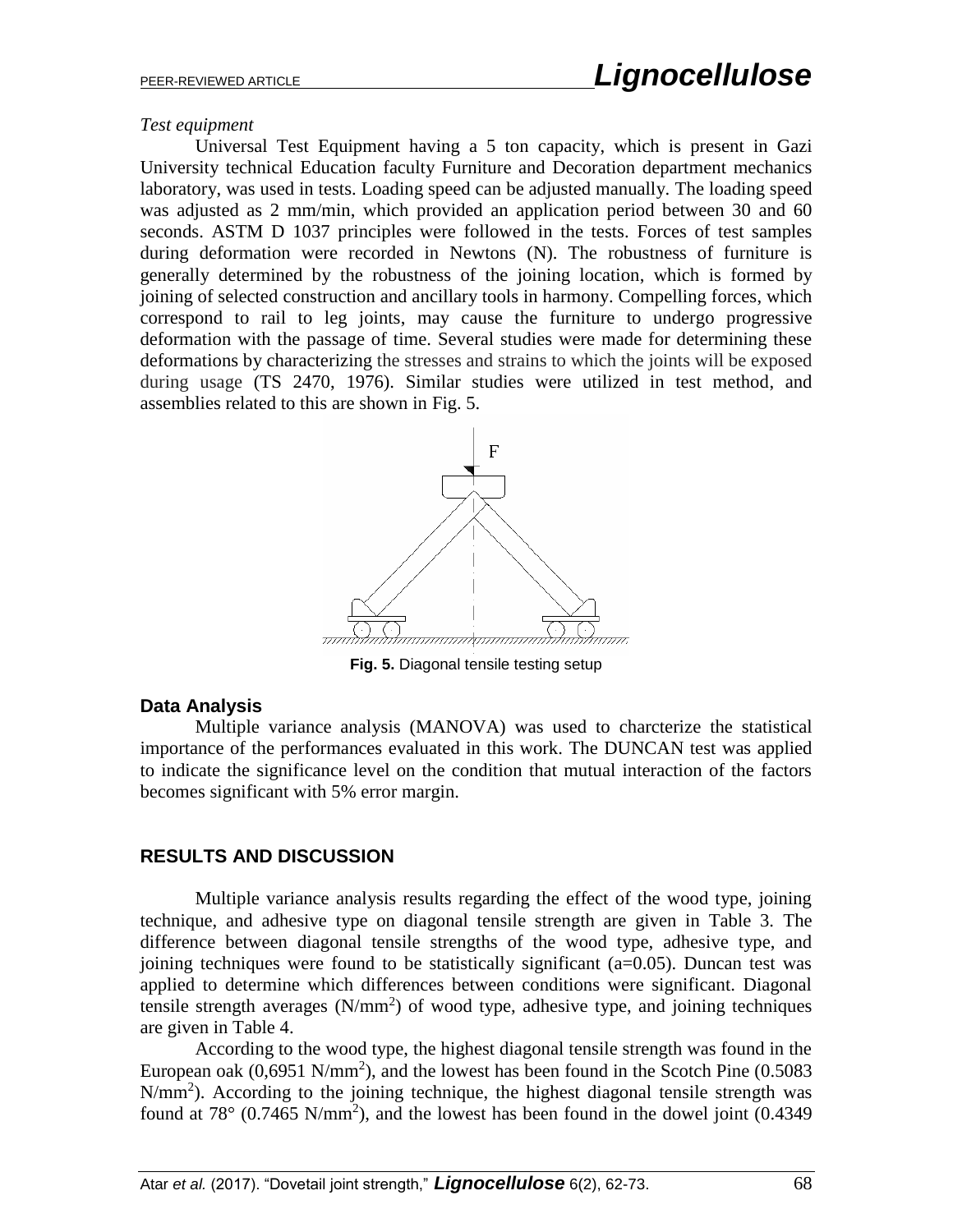N/mm<sup>2</sup>). In terms of the adhesive type, the highest diagonal tensile strength was found with PVAc  $(0.8277 \text{ N/mm}^2)$ , and the lowest was found with D-VTKA  $(0.4176 \text{ N/mm}^2)$ .

Average values of the diagonal tensile strength according to the mutual interactions of the wood type, adhesive type and joining techniques are given in Table 5.

**Table 3.** Multiple Variance Analysis Results Regarding the Effect of the Wood Type, Joining Technique and Adhesive type on Diagonal Tensile Strength

| Variance<br>Source    | Degree of<br>freedom | Sum of<br>squares | Average of<br>squares | F<br>Value | P < 0.05 |
|-----------------------|----------------------|-------------------|-----------------------|------------|----------|
| Wood Type (A)         | 2                    | 0.963             | 0.481                 | 95.0677    | 0,0000   |
| Adhesive Type (B)     |                      | 6.054             | 6.054                 | 1195.5063  | 0,0000   |
| AxB                   | $\overline{2}$       | 0.367             | 0.183                 | 36.2288    | 0,0000   |
| Joining Technique (C) | 5                    | 1.260             | 0.252                 | 49.7501    | 0,0000   |
| AxC                   | 10                   | 0.297             | 0.030                 | 5.8654     | 0,0000   |
| BxC                   | 5                    | 1.043             | 0.209                 | 41.1946    | 0,0000   |
| $A \times B \times C$ | 10                   | 0.137             | 0.014                 | 2.7002     | 0.0054   |
| Error                 | 108                  | 0.547             | 0.005                 |            |          |
| Total                 | 143                  | 10.667            |                       |            |          |

Factor A: Wood Type (Oriental Beech, European oak, Scotch pine), Factor B: Adhesive Type (PVAc, Desmodur VTKA),

Factor C: Joining Technique (Dovetail 75°,78°,81°,84° Joint Dowel, Mortise and tenon joint)"

Table 4. Diagonal Tensile Strength Averages (N/mm<sup>2</sup>) of Wood Type, Adhesive Type and Joining Techniques.

| Wood Type*             | X      | ΗG |  |
|------------------------|--------|----|--|
| Oriental beech (B)     | 0.6644 | в  |  |
| European oak (O)       | 0.6951 | A  |  |
| Scotch pine (S)        | 0.5083 | С  |  |
| Joining Technique**    |        |    |  |
| $75^\circ$ (I)         | 0.6587 | в  |  |
| 78° (II)               | 0.7465 | A  |  |
| 81° (III)              | 0.6443 | Β  |  |
| 84° (IV)               | 0.6177 | B  |  |
| Dowel (V)              | 0.4349 | С  |  |
| Mortise and tenon (VI) | 0.6335 | в  |  |
| Adhesive type***       |        |    |  |
| PVAc (P)               | 0.8277 | A  |  |
| D-VTKA (D)             | 0.4176 | в  |  |

\*LSD: 0.02853, \*\*LSD: 0.04035, \*\*\*LSD: 0.02330, X: arithmetic average, HG: Homogeneity Groups

In terms of wood type and joining technique, the highest diagonal tensile strength was found for B+II (0.8080 N/mm<sup>2</sup>), while the lowest was found for S+V (0.3747 N/mm<sup>2</sup>). In terms of wood and adhesive type, the highest diagonal tensile strength was found  $\underline{for}$  O+PVA (0,9507 N/mm<sup>2</sup>), and the lowest was found for S+D-VTKA (0.3722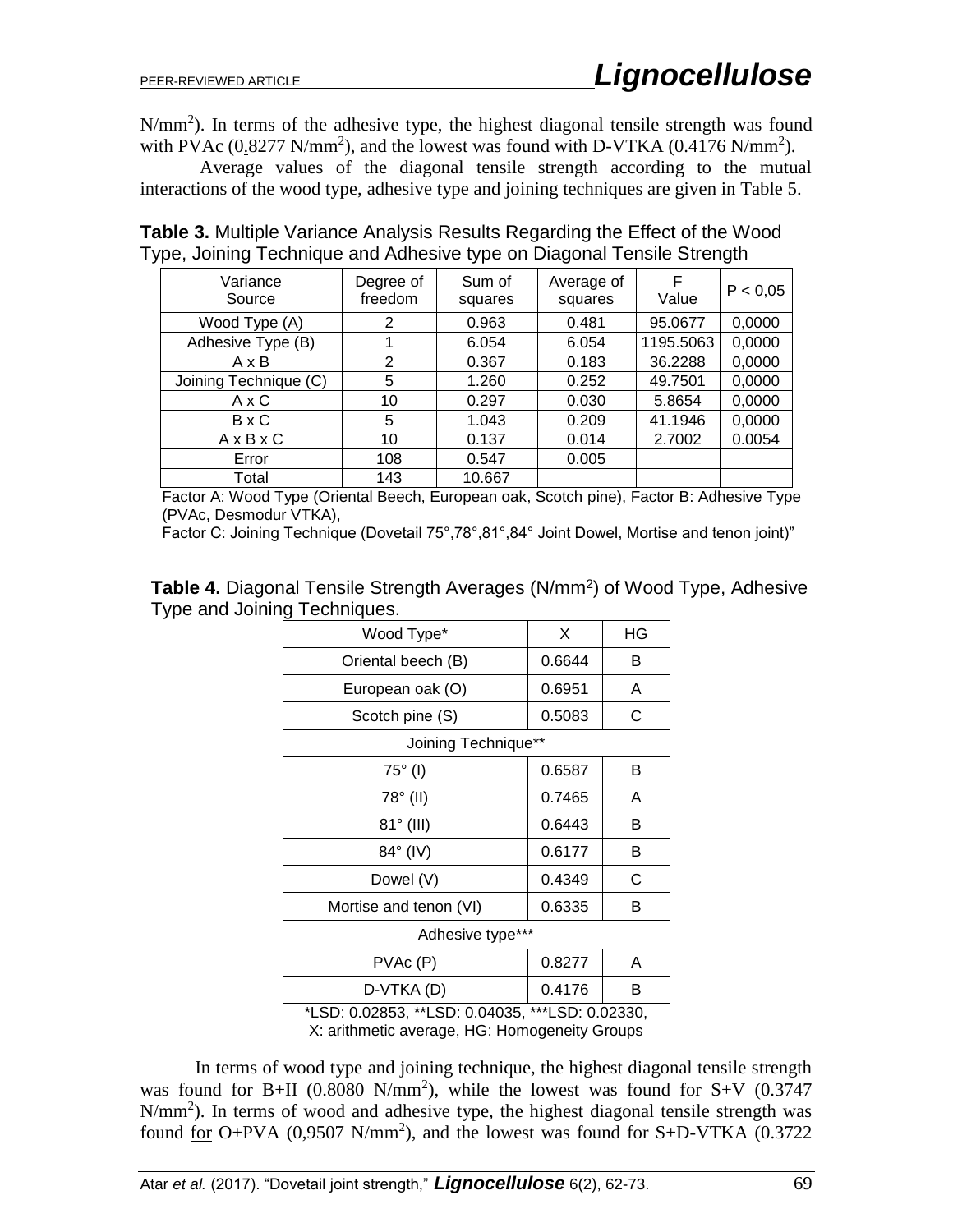N/mm<sup>2</sup>). In terms of joining technique and adhesive type, the highest diagonal tensile strength was found for II+PVAc  $(0.9534 \text{ N/mm}^2)$ , while the lowest was found for V+D-VTKA  $(0.3485 \text{ N/mm}^2)$ .

| Wood Type + Joining Technique*                 | Χ      | ΗG             |
|------------------------------------------------|--------|----------------|
| $B+I$                                          | 0.7903 | Α              |
| $B+II$                                         | 0.8080 | Α              |
| B+III                                          | 0.6831 | B              |
| B+IV                                           | 0.6279 | B              |
| B+V                                            | 0.4045 | DE             |
| $B+VI$                                         | 0.6727 | В              |
| O+l                                            | 0.6966 | В              |
| O+II                                           | 0.7828 | A              |
| O+III                                          | 0.7734 | A              |
| O+IV                                           | 0.7004 | В              |
| O+V                                            | 0.5255 | C              |
| O+VI                                           | 0.6919 | В              |
| $S+I$                                          | 0.4716 | <b>CD</b>      |
| $S+II$                                         | 0.6664 | В              |
| $S+III$                                        | 0.4765 | CD             |
| S+IV                                           | 0.5250 | C              |
| $S+V$                                          | 0.3747 | E              |
| $S+VI$                                         | 0.5358 | $\overline{C}$ |
| Wood Type + Adhesive Type**                    |        |                |
| $B + P$                                        | 0.8878 | В              |
| $B+D$                                          | 0.4410 | D              |
| $O + P$                                        | 0.9507 | A              |
| $O+D$                                          | 0.4395 | D              |
| $S + P$                                        | 0.6445 | C              |
| $S+D$                                          | 0.3722 | E              |
| Joining Technique+ Adhesive Type ***           |        |                |
| $H + P$                                        | 0.7843 | B              |
| $H-D$                                          | 0.5332 | C              |
| $II + P$                                       | 0.9534 | Α              |
| II+D                                           | 0.5780 | C              |
| $III + P$                                      | 0.9402 | А              |
| $III+D$                                        | 0.3485 | E              |
| $IV + P$                                       | 0.9149 | Α              |
| IV+D                                           | 0.2821 | F              |
| $V + P$                                        | 0.5376 | С              |
| $V+D$                                          | 0.3322 | EF             |
| $VI + P$                                       | 0.8356 | B              |
| $VI+D$                                         | 0.4313 | D              |
| *LSD: 0,06989, **LSD: 0.04035, ***LSD: 0.05706 |        |                |

**Table 5.** Diagonal Tensile Strength Averages According to the Mutual Interactions of the Wood Type, Adhesive Type and Joining Techniques (N/mm<sup>2</sup>)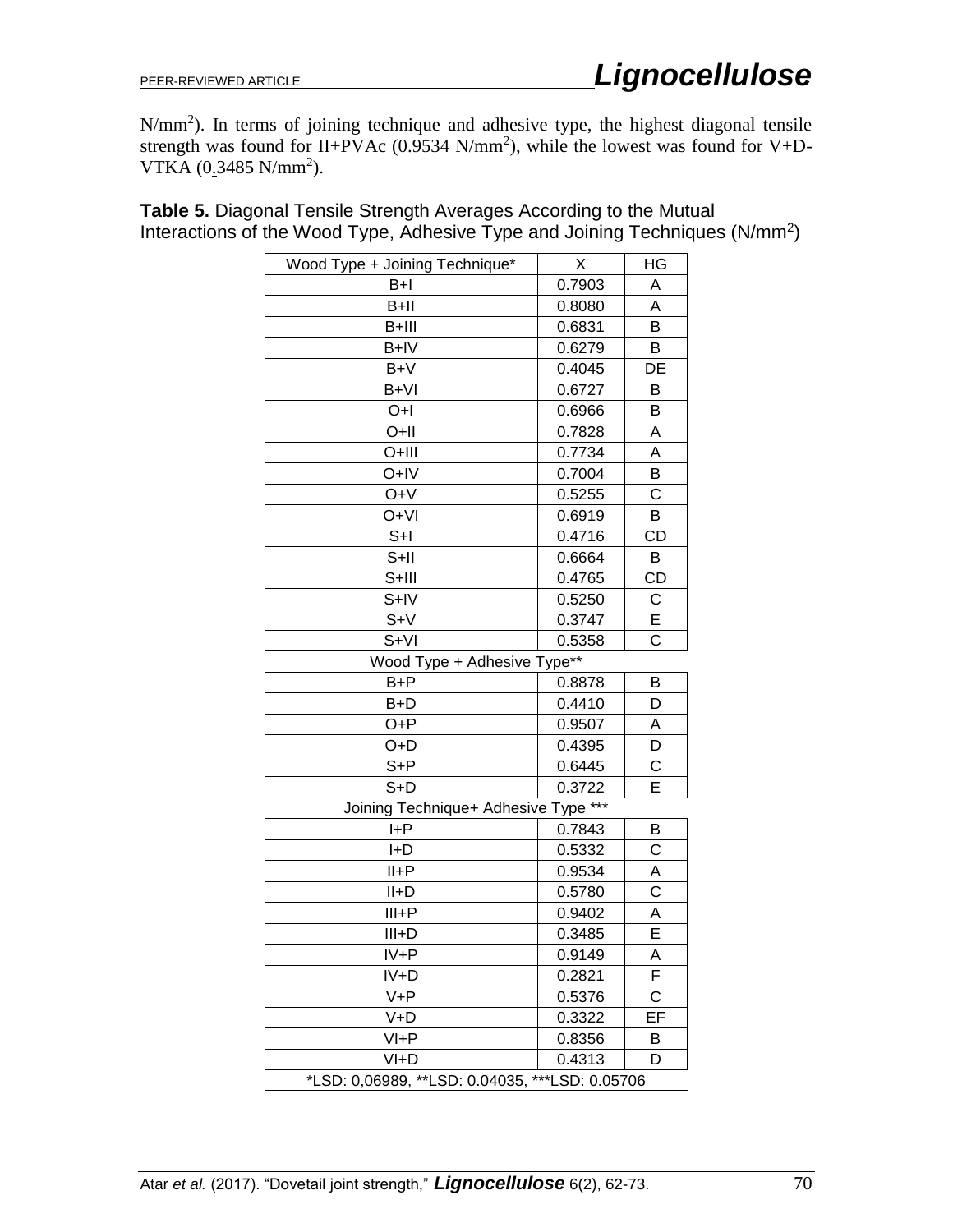| Process Type                 | X      | - <del>. .</del><br>HG* | Process Type | X      | HG*          |
|------------------------------|--------|-------------------------|--------------|--------|--------------|
| O+P+II                       | 1.184  | A                       | $B+D+II$     | 0.5698 | HI           |
| O+P+IV                       | 1.095  | AB                      | $O+D+I$      | 0.5193 | IJ           |
| $B+P+II$                     | 1.011  | BС                      | $S+P+I$      | 0.5182 | IJ           |
| $B + P + IV$                 | 0.9837 | CD                      | $B+P+V$      | 0.4870 | <b>IJK</b>   |
| $B + P + III$                | 0.9768 | CD                      | $S+P+V$      | 0.4807 | IJK          |
| $O+P+III$                    | 0.9765 | CD                      | $O+D+VI$     | 0.4550 | JKL          |
| $B+P+I$                      | 0.9605 | CD                      | B+D+VI       | 0.4375 | JKL          |
| O+P+VI                       | 0.9288 | CD                      | $S+D+I$      | 0.4250 | <b>JKLM</b>  |
| $B + P + VI$                 | 0.9080 | CD                      | $O+D+V$      | 0.4060 | <b>JKLMN</b> |
| $O+P+I$                      | 0.8740 | DE                      | S+D+VI       | 0.4015 | <b>KLMN</b>  |
| $S+P+IV$                     | 0.7810 | EF                      | $B+D+III$    | 0.3895 | <b>KLMN</b>  |
| $S+P+II$                     | 0.7575 | FG                      | O+D+III      | 0.3623 | <b>LMNO</b>  |
| $S+P+VI$                     | 0.6700 | GH                      | $B+D+V$      | 0.3220 | <b>MNO</b>   |
| $S+P+III$                    | 0.6593 | GH                      | O+D+IV       | 0.3052 | NO.          |
| $B+D+I$                      | 0.6555 | GH                      | $S+D+III$    | 0.2938 | <b>NO</b>    |
| $O+P+V$                      | 0.6450 | н                       | B+D+IV       | 0.2720 | O            |
| O+D+II                       | 0.5890 | HI                      | S+D+IV       | 0.2690 | O            |
| $S+D+II$<br>$*$ LOD. A AAAAA | 0.5752 | HI                      | $S+D+V$      | 0.2687 | O            |

**Table 6.** Diagonal Tensile Strength Duncan Test Results

\*LSD: 0.09883

In terms of wood type, joining technique, and adhesive type, the highest diagonal tensile strength was found for  $O+P+II$  (1.184 N/mm<sup>2</sup>), and the lowest was found for  $S+D+V$  (0.2687 N/mm<sup>2</sup>). The graph is shown in Fig. 6.



**Fig. 6.** Tensile strength according to wood type, joining technique and adhesive type

## **CONCLUSIONS**

With respect to the type of wood, the highest diagonal tensile strength was found for European oak  $(0.6951 \text{ N/mm}^2)$  and lowest in Scotch pine. According to this, the tensile strength of European oak was 4% more than Oriental beech and 27% more than Scotch pine. This may be due to the different textural structure of oak (medullary rays,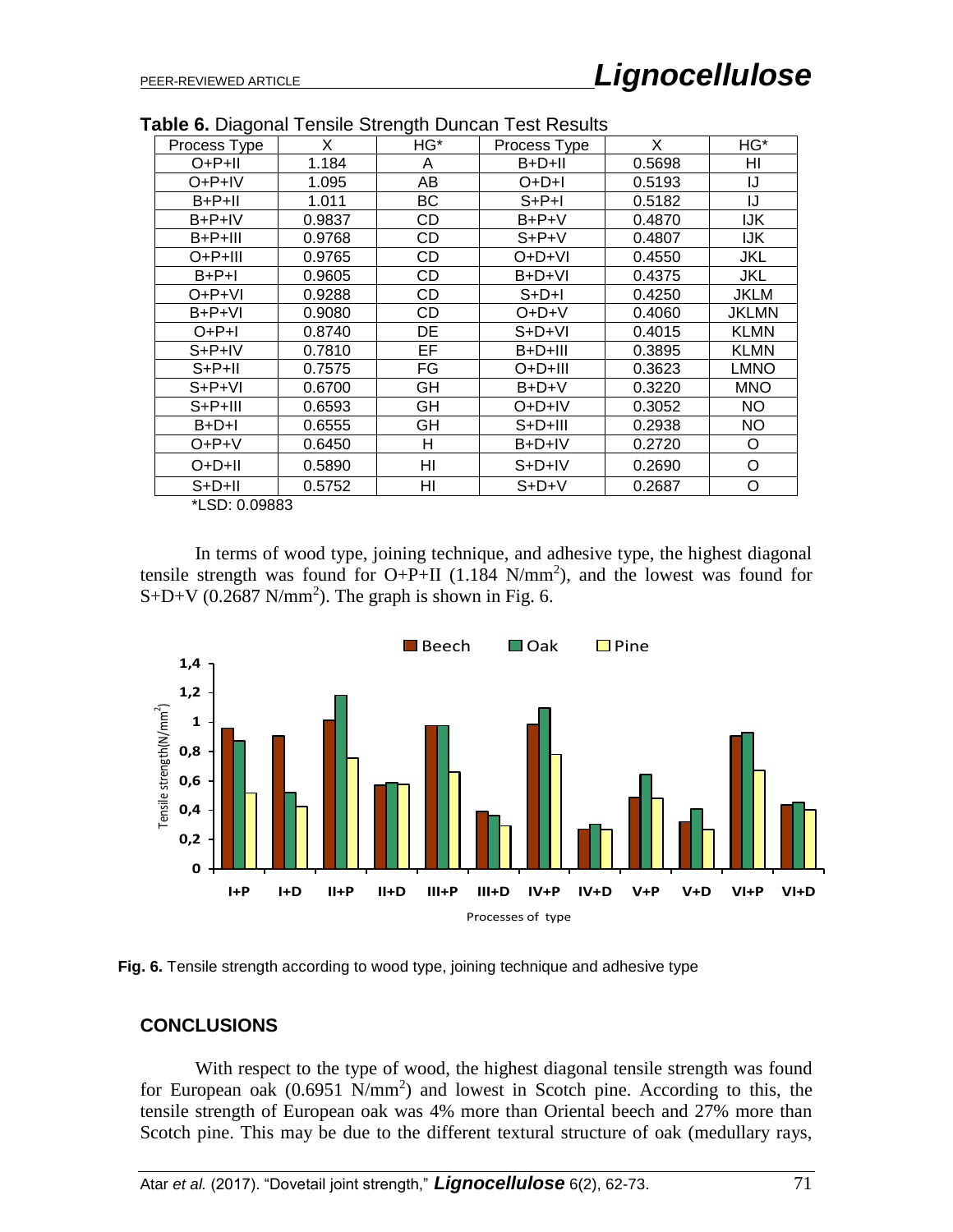curvature of fibers) which transmits force in a lower range. With respect to joining technique, diagonal tensile strength was highest for  $78^{\circ}$  dovetail joint (0.7465 N/mm<sup>2</sup>), and lowest for dowel joint. The diagonal tensile strength of 78º dovetail joining was 12% more than 75°' dovetail angle, and 12% more than mortise and tenon joint, 14% more than 81, 17% more than 84° angle, and 42% more than dowel joint. This finding may be the results of greater attaching surface in teeth which are cut with 78° angle. Hence, the calculated surface area was found to be  $2820.21 \text{ mm}^2$  at  $78^{\circ}$ . With respect to adhesive type, the tensile strength was found as  $(0.8277 \text{ N/mm}^2)$ , in polyvinylacetate adhesive, and (0.4176 N/mm<sup>2</sup> ) in polyurethane (D-VTKA) adhesive. According to this, the diagonal tensile strength of PVAc adhesive was 50% more than with respect to polyurethane D-VTKA adhesive. It can be inferred that most suitable adhesive is PVAc in the adhesion of the rail to leg joints that was made from massive wood material.

With respect to type of wood and joining technique, the highest diagonal tensile strength was found in the Oriental beech at  $+78^{\circ}$  (0.8080 N/mm<sup>2</sup>), and the lowest in the Scotch pine+dowel  $(0.3747 \text{ N/mm}^2)$ . With respect to type of wood and adhesive interaction, the highest diagonal tensile strength was found in Oak+PVAc (0.9507  $N/mm<sup>2</sup>$ ), and the lowest in Scotch pine + D-VTKA (0.3722  $N/mm<sup>2</sup>$ ). With respect to joining technique and adhesive type, the highest diagonal tensile strength was found in  $78^{\circ}$  + PVAc (0.9534 N/mm<sup>2</sup>), and lowest in dowel + D-VTKA (0.3485 N/mm<sup>2</sup>). With respect to type of wood, joining technique and adhesive, the highest diagonal tensile strength was found in European oak + PVAc + 78 $^{\circ}$  (1.184 N/mm<sup>2</sup>), and the lowest in Scotch pine + D-VTKA + Dowel (0.2687 N/mm<sup>2</sup>). According to this, it can be said that adhesive is primarily effective in joining, and respectively the type of joining and wood type are also important. Also, it can be said that the best diagonal tensile strength is obtained in the wood types that are fastened by PVAc adhesive at 78º with dovetail joint. Accordingly, in terms of diagonal tensile strength, it has been found important to use 78<sup>°</sup> tooth angle in the dovetail joint and PVAc adhesive, which will be applied in the front leg-to-rail joint manufacturing for chair, armchair, and similar furniture that will be manufactured from massive wood.

# **REFERENCES CITED**

- Altinok, M. (1998). "Masa yapımında uygulanan sütun ayaklarda konstrüksiyon modellemesi," *GÜTEF Politeknik Dergisi* 1/1-2, 105-109.
- Atar, M. (2007). "PVAc tutkalında viskozite değişiminin bazı ağaç malzemelerde yapışma direncine etkileri," *GÜTEF Politeknik Dergisi* 10/1, 85-91.
- Atar, M., Keskin, H., and Yavuzcan, G.H. (2008). "Impacts of adhesive processing with poly(vinyl acetate) and Desmodur-VTKA on the shear strength of dovetail joint," *COST E 34, Bonding of Timber*, Hungary Sopron
- Efe, H., and Imirzi, H.O. (2001). "Çerçeve Konstrüksiyonlu Masif Mobilya T Birleştirmelerde Çekme Dirençleri Karşılaştırmaları," *GÜTEF Politeknik Dergisi* 4, 95-101.
- Efe, H., and Kasal, A. (2000). "Tabla tipi kavelalı köşe birleştirmelerde tutkal çeşidinin çekme direncine etkileri," *GÜTEF Politeknik Dergisi* 3, 67-72.
- Eren, S., and Eckelman, C. (1998). "Edge breaking strength of wood composites," *Holz Als Roh- und Werkstoff*, Springer Verlag 56, 115-120.